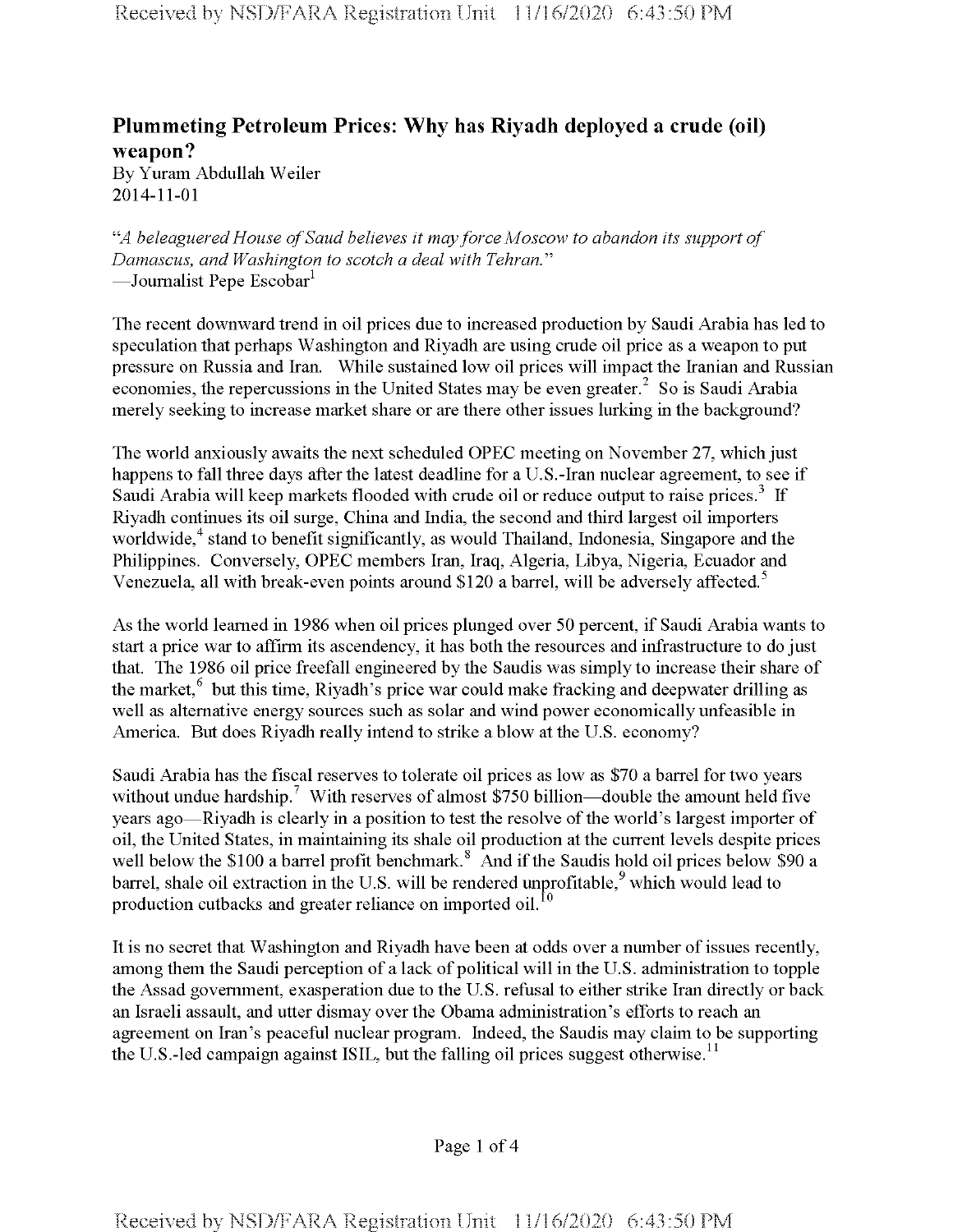An obvious strategic benefit accruing to both the U.S. and Saudi Arabia from low oil prices is the additional economic burden placed upon their mutual adversaries, Russia and Iran. Russia sells most of its daily output of 10 million barrels of oil on the domestic market and needs a price of \$100 per barrel to maintain a stable economy. Iran produces 4.2 million barrels per day, and needs the price of oil to be around \$130 a barrel to balance its budget.<sup>12</sup> However, there is a sharp negative side to the oil price slide for the U.S., since every \$20 drop per barrel roughly translates to a 20 percent reduction in profits for American producers.<sup>13</sup>

While the U.S. has become the world's largest oil producer with an output of 11 million barrels a day surpassing even Saudi Arabia,<sup>14</sup> it remains the world's largest oil importer,<sup>15</sup> so its production, like Russia's, mainly supplies the domestic market. And despite years of rhetoric from successive Washington administrations about achieving energy independence,<sup>16</sup> America's domestic energy output has failed to supply all the country's needs since the late 1950s. Consequently, with U.S. output 15 percent short of satisfying the gluttonous appetite of the world's largest energy consumer,<sup>17</sup> the current Saudi oil war has the potential to damage the U.S. economy by making shale oil extraction unprofitable.<sup>18</sup>

The U.S. gained the lead in world oil and gas production using costly methods of extracting oil and gas from rock strata by hydraulic fracturing, also known as "fracking," which is profitable as long as oil prices remain above \$100 a barrel, but below this price level, fracking becomes marginal at best.<sup>19</sup> While some U.S. energy firms could break even at oil prices of \$80 a barrel, others are unprofitable below \$90, but if weak oil prices continue, "There could be an immense amount of pain," according to energy economist Phil Verleger.<sup>20</sup> In short, what Harvard economist Joseph Nye has called America's "shale gale"<sup>21</sup> may turn out to be just a whirlwind in the Arabian Desert.

Unlike 1986, the U.S. economy is in no shape to weather a protracted global downturn. Atthat time, with the prime rate hovering around 9 percent, the focus of the Federal Reserve was on curbing inflationary pressures,  $\frac{22}{3}$  but today, the Fed is far more worried about deflation than inflation.<sup>23</sup> Despite an "official" prime rate of 3.25 percent since December 2008<sup>24</sup> and a Federal funds rate at 0 to 0.25 percent, the Fed has failed to attain its goal of a 2 percent inflation rate.

Since November 2008 with the intent to keep interest rates low and thereby stimulate the economy, the Fed has purchased \$85 billion of U.S. Treasury securities each month, only decreasing that amount by increments of \$10 billion at each Federal Open Market Committee meeting since January 2014. But after three rounds of so-called quantitative easing that bloated its balance sheet to nearly \$4.5 trillion, the Fed has officially given up on the program, <sup>25</sup> due no doubt to the inflationary effect of falling crude oil prices.

U.S. corporations have even bought back \$1.09 trillion of their own stock to maintain the level of the Standard and Poor's 500 stock index. As one analyst put it, "When one can't even give a business away that includes thousands of patents, IBM engineers and two operating factories, times are tough."<sup>26</sup> But despite these massive efforts to jump start the U.S. economy, the labor force has a participation rate of only about 63 percent, meaning that the real U.S. unemployment rate remains around 37 percent,  $27$  refuting the Fed's latest claim of "solid job gains and a lower unemployment rate."<sup>28</sup>

Page 2 of 4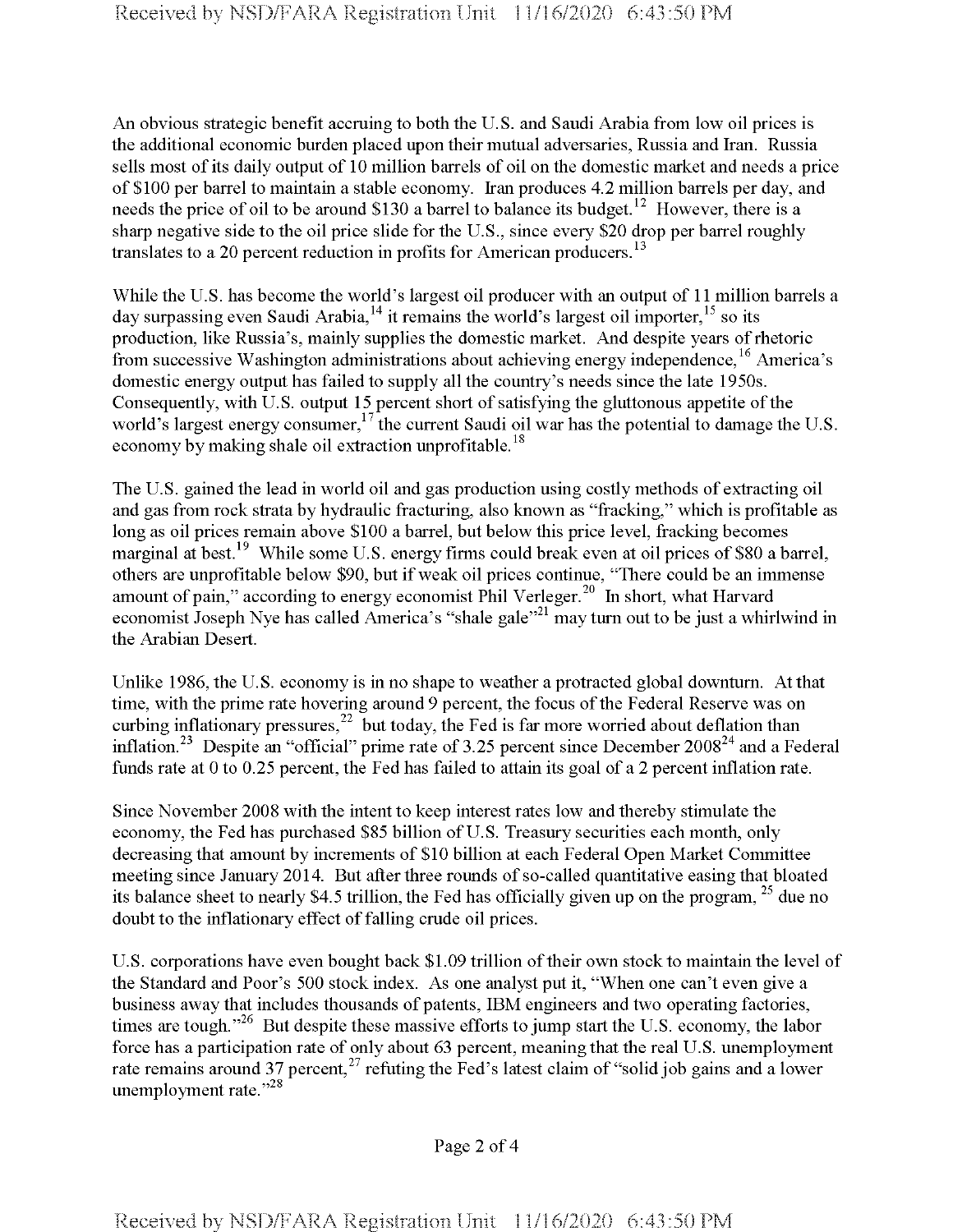With the top 10 percent in the U.S. amassing over 50 percent of the income, the anemic American economy threatens the world with a deflationary spiral on the order of the Great Depression in the 1930s, which would drag down the rich along with everyone else.<sup>29</sup> And until the Saudis torpedoed the markets, crude oil price has been a key factor that has allowed both the Fed and the U.S. Congress to avoid addressing deflation. So it may be that the Saudis have deployed their "oil weapon" in a magnanimous move to aid the international banking cartel in their losing battle against global deflation.<sup>30</sup> However, this seems improbable considering the ongoing Washington-Riyadh tensions.<sup>31</sup>

More likely, Riyadh launched its "oil weapon" simply to pressure the United States to back away from a nuclear deal with Tehran, and force Russia to give up its support of Damascus. Certainly, as was the case in 1986, there is an aspect of increasing market share in this, but that the Saudis also hoped to save the world from mass economic destruction seems highly doubtful.

## Endnotes

http://www.brookings.edu/~/media/Projects/BPEA/1986%202/1986b\_bpea\_gately\_adelman\_griffin.PDF.

7 Grant Smith and Mark Shenk, "Deeper Saudi Oil Cuts Seen after Biggest Drop Since T2: Energy," *Bloomberg,* September 17, 2014, accessed October 30, 2014, http://www.bloomberg.com/news/2014-Q9-16/deeper-saudi-oilcuts-seen-after-biggest-drop-since-12-energy.html.

8 Grant Smith and Mark Shenk, ibid.

9 Irwin Stelzer, "An Energy Revolution m Our Midst," *Hudson Institute,* October 14, 2014, accessed October 30, 2014, http://www.hudson.org/research/10712-an-energv-revolution-in-our-midst.

<sup>10</sup> "Here Are The Big Winners And Losers Of Low Oil Prices," ibid.

<sup>12</sup> "New U.S. weapon of war: Oil production," ibid.

<sup>13</sup> "Here Are The Big Winners And Losers Of Low Oil Prices," ibid.

<sup>14</sup> "New U.S. weapon of war: Oil production," ibid.

<sup>15</sup> "2012 World Oil Consumption," *U.S. Energy Information Administration,* 2012, accessed October 30, 2014, http://www.eia.gov/countries/index.cfm?view=consumption.

<sup>16</sup> John Kaufmann, "The Energy Independence Illusion," *Resilience*, April 29, 2014, accessed October 30, 2014, http://www.resilience.org/stones/2014-04-29/the-energv-independence-illusion.

<sup>17</sup> "Domestic production satisfies 84% oftotal U.S. energy demand in 2013," *U.S. Energy Information* Administration, June 2, 2014, October 30, 2014, http://www.eia.gov/todayinenergy/detail.cfm?id=16511.

Page 3 of 4

<sup>1</sup> Pepe Escobar, "The Saudi oil war against Russia, Iran and the US," *Russia Today*, October 15, 2014, accessed October 29, 2014, http://rt.com/op-edge/196148-saudiarabia-oil-russia-economic-confrontation/.

<sup>&</sup>lt;sup>2</sup> "New U.S. weapon of war: Oil production," Al Etejah TV, October 18, 2014, accessed October 29, 2014, http://www.aletejahtv.net/en/news/gulf-ScedsFyiP0qMLaPIAM1HQA/new-us-weapon-of-war-oil-production.

<sup>3</sup> Paul Ebeling, "Impact ofCrude Oil Price Fall on Asian Economies," *Live Trading News,* October 27, 2014, accessed October 30, 2014, http://www.livetradmgnews.com/impact-crude-oil-price-fall-asian-economies-79Q38.htm#.VFJbd mG9qU.

<sup>4</sup> "India became third largest crude oil importer in the World," *Jagran Josh,* January 31, 2014, accessed October 30, 2014, http://www.jagranjosh.com/current-affairs/india-became-third-largest-crude-oil-importer-in-the-world-1391163342-1.

<sup>5</sup> "Here Are The Big Winners And Losers OfLow Oil Prices," *The Economist,* October 26, 2014, accessed October 30, 2014, http://www.businessinsider.com/here-are-the-big-winners-and-losers-of-low-oil-prices-2014- 10#ixzz3Hf5GqpBt.

<sup>6</sup> Dermot Gately, "Lessons from the 1986 Oil Price Collapse," *Brookings Papers on Economic Activity,* 2 (1986), accessed October 29, 2014,

<sup>11</sup> Yves Smith, "Saudis Deploy the Oil Price Weapon against Syria, Iran, Russia, and the US," *Naked Capitalism,* October 14, 2014, accessed October 29, 2014. http://www.nakedcapitalism.com/2Q14/10/saudis-deplov-the-oilprice-weapon-against-syria-iran-russia-and-the-us.html.